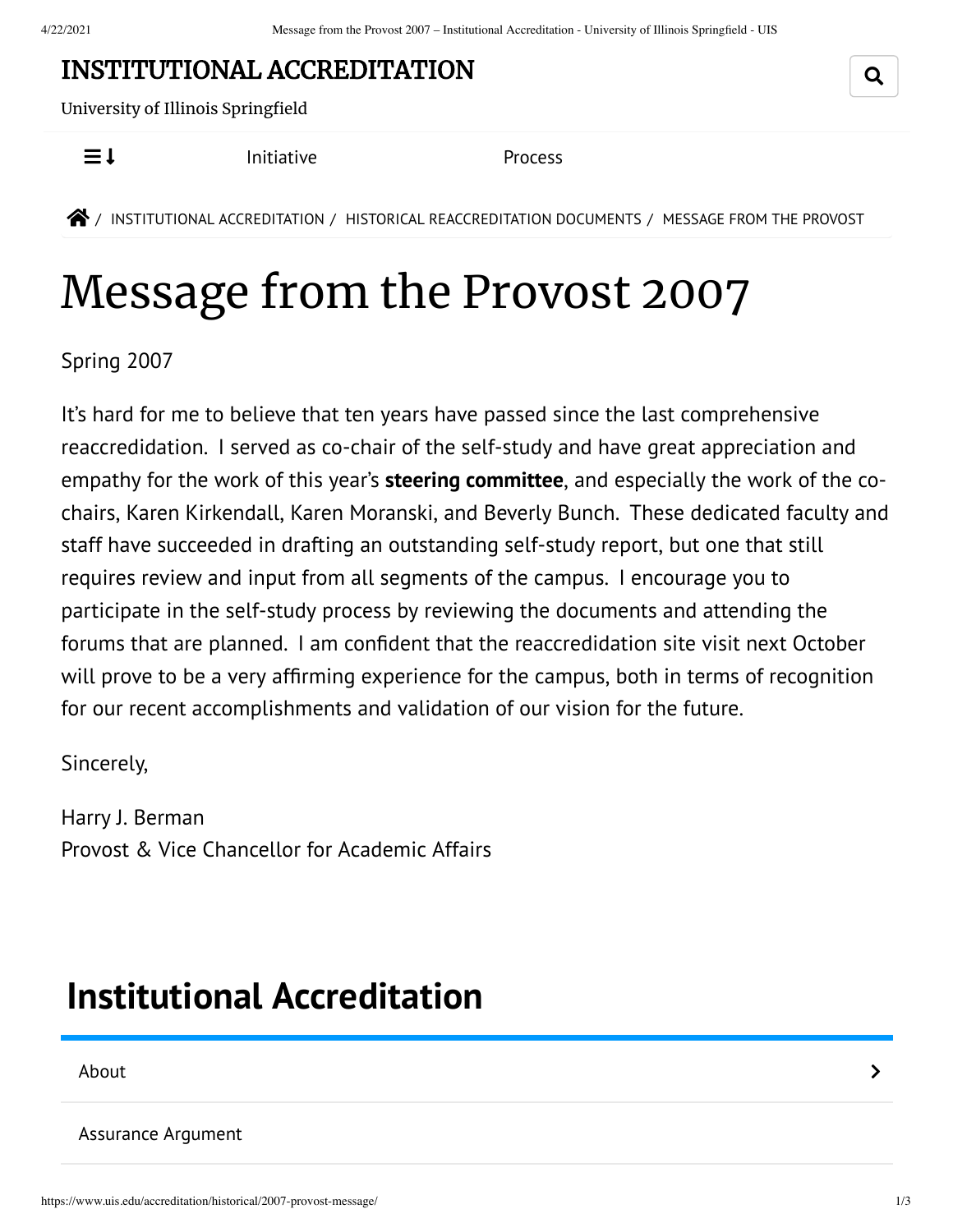### [Departmental/Program](https://www.uis.edu/accreditation/departmental-program-accreditation/) Accreditation

### Quality [Initiative](https://www.uis.edu/accreditation/quality/)

[Contact](https://www.uis.edu/accreditation/contact/)

Site [Map](https://www.uis.edu/accreditation/sitemap/)

Get in touch:

 $(217)$  [206-7407](tel:(217)%20206-7407)

University of Illinois Springfield One University Plaza Springfield, Illinois 62703-5407 217-206-6600

[Accreditation](https://www.uis.edu/accreditation/) Consumer [Information](https://www.uis.edu/about/student-consumer-information/) **[Directions](https://www.uis.edu/about/visit/drivingdirections/)** [Emergency](https://www.uis.edu/emergencies/) Info [Employment](https://jobs.uis.edu/) Online Course [Complaints](https://forms.uofi.uis.edu/sec/6417829) Student [Grievances](https://www.uis.edu/academicaffairs/departmentofeducationcomplaintprocess/) [Title](https://www.uis.edu/titleix/) IX

About the [website](https://www.uis.edu/about/explore/website/)  $\vert$  Privacy [Statement](https://www.vpaa.uillinois.edu/resources/web_privacy) and Terms of Use © 2021 The Board of Trustees of the University of Illinois University of Illinois [Nondiscrimination](https://www.hr.uillinois.edu/cms/One.aspx?portalId=4292&pageId=5671) Statement [University](https://www.uillinois.edu/) of Illinois System | [Urbana-Champaign](https://illinois.edu/) | [Chicago](http://www.uic.edu/)

CookieSettings